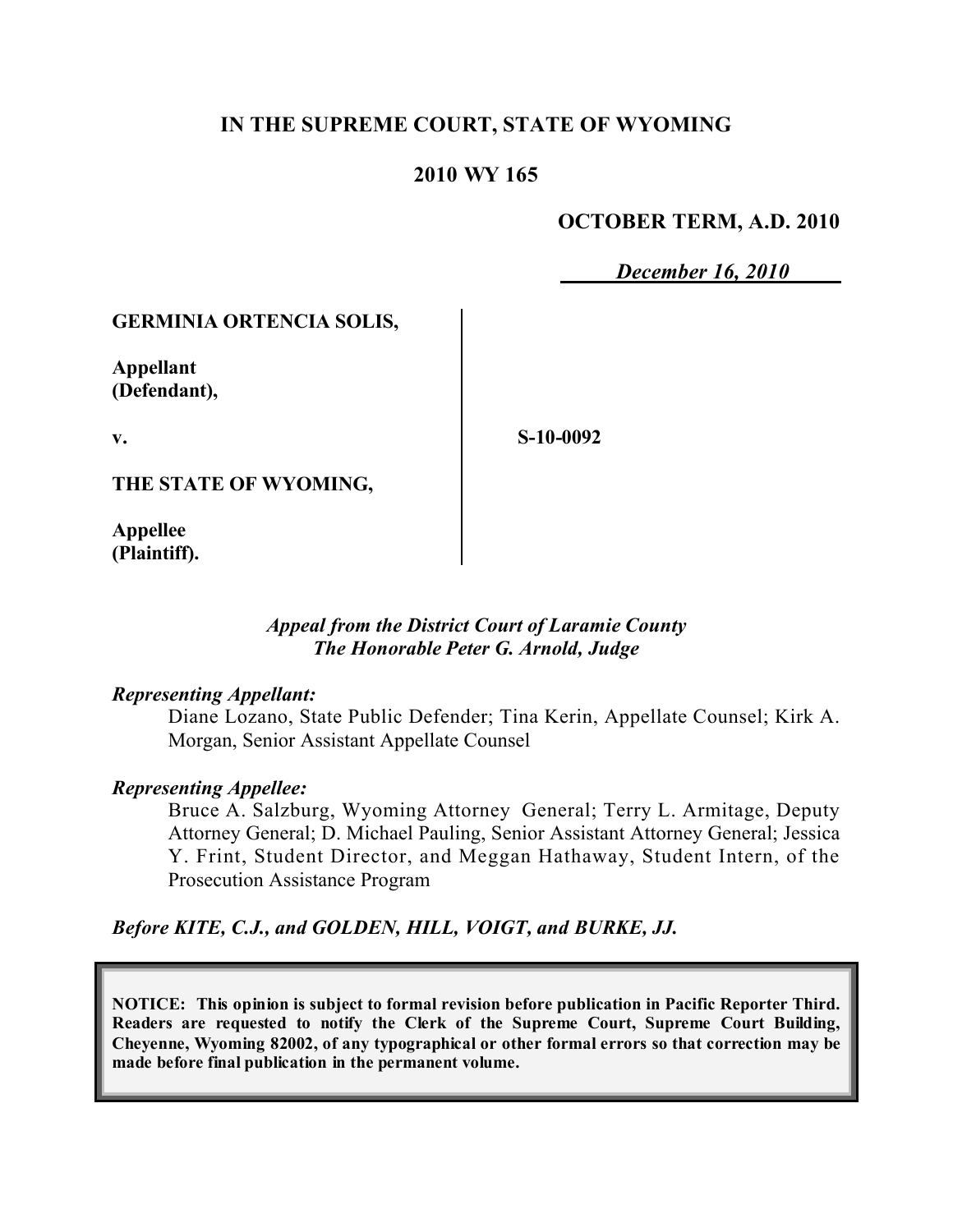**GOLDEN**, Justice.

[¶1] After pleading guilty to one count of felony larceny, Appellant Germinia Ortencia Solis was ordered to pay \$2,328.31 in restitution to the victim of her crime. Solis challenges the amount of restitution imposed. We hold the district court erred in ordering restitution for the full regular retail value of the stolen merchandise. We therefore reverse the order of restitution and remand the matter to the district court for entry of an amended Judgment and Sentence consistent with this opinion.

# **ISSUE**

[¶2] Solis phrases the issue as follows:

Was the trial court's restitution order in error as such amount was not the actual pecuniary damage as authorized by statute?

# **FACTS**

[¶3] On July 29, 2007, Solis and Pricilla Enriquez entered the JCPenney retail store in Cheyenne and selected a large quantity of clothing that was on sale. A sales associate rang up the items, which totaled \$1,011.95, and placed them in five separate bags. Without paying for the items, Solis and Enriquez grabbed the bags and dashed towards a nearby exit door. When the sales associate followed, Enriquez threatened her with a drawn knife. The sales associate immediately retreated from the encounter, and Solis and Enriquez left the store with the merchandise.

[¶4] In October 2007, the State charged Solis with one count of aiding and abetting aggravated robbery under Wyo. Stat. Ann. § 6-2-401(c)(ii) and § 6-1-201(a) (LexisNexis 2009), and one count of felony larceny under Wyo. Stat. Ann. § 6-3-402(a) and (c)(i) (LexisNexis 2009). A warrant for Solis' arrest was issued, and she was eventually arrested on June 1, 2009. Shortly thereafter, the State dismissed the aiding and abetting charge, and Solis was bound over to district court on the larceny charge. She later entered into a plea agreement with the State in which she agreed to plead guilty to that charge in exchange for a sentence of three to five years, to be suspended in favor of five years of supervised probation. The plea agreement also provided that Solis would be jointly and severally liable with her co-defendant for full restitution in an amount to be determined. Pursuant to that agreement, Solis pled guilty to the larceny charge on October 26, 2009.

[¶5] A Presentence Investigation Report (PSI) subsequently filed with the district court identified the restitution amount as \$2,328.31, without furnishing details as to how that amount was derived. At the sentencing hearing held on January 11, 2010, Solis contested the amount of restitution listed in the PSI. After some discussion, and with the parties'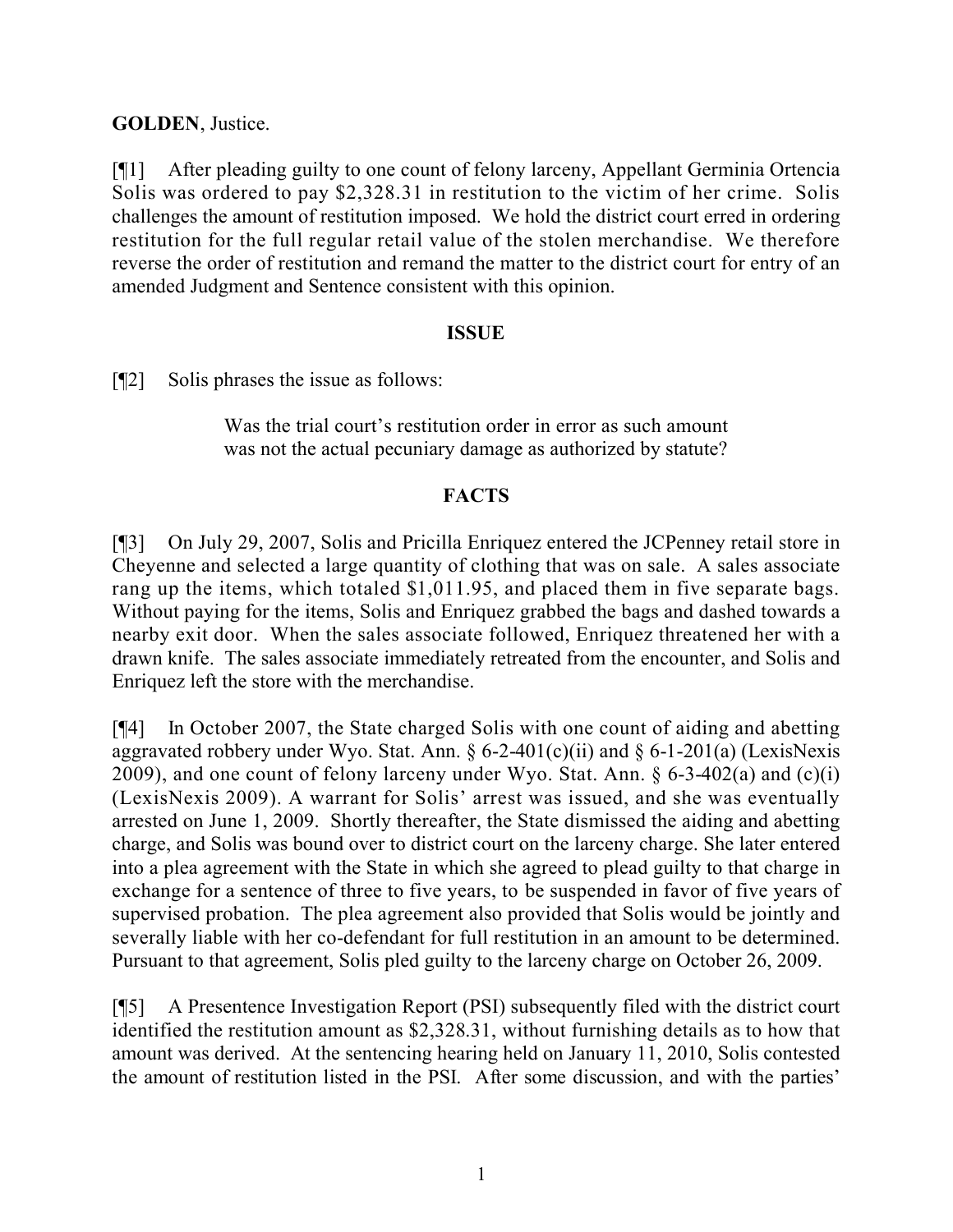consent, the district court deferred the restitution determination to a later hearing, and proceeded to sentence Solis in accordance with the terms of the plea agreement.

[¶6] At the subsequent hearing, the State sought restitution in the amount of \$1,968.31 for the stolen property, which was the full regular retail price of that property.<sup>1</sup> In addition, the State asserted a restitution claim of \$360.00 for the cost to JCPenney of hiring and training a new sales associate, since the sales associate who sought to prevent the theft had resigned as a result of the incident. Solis objected to the imposition of restitution for the cost of the new sales associate, and argued that the value of the stolen property was only \$1,011.95, which was the price of the goods on the day they were stolen and the value reflected on the cash register receipts. Ultimately, the district court agreed with the State regarding the losses suffered by JCPenney and ordered Solis to pay as restitution the sum \$2,328.31 (\$1,968.31 for the stolen merchandise plus \$360.00 for the new sales associate). A Judgment and Sentence incorporating the restitution order was entered on March 23, 2010. This appeal followed.

### **DISCUSSION**

## *Standard of Review*

[¶7] Generally, appellate review of an order of restitution is confined to a search for procedural error or a clear abuse of discretion. *Brown v. State*, 2003 WY 72, ¶ 9, 70 P.3d 238, 241 (Wyo. 2003). We review for an abuse of discretion challenges to the amount of restitution set by a trial court. *Frederick v. State*, 2007 WY 27, ¶ 14, 151 P.3d 1136, 1141 (Wyo. 2007); *Alcaraz v. State*, 2002 WY 57, ¶ 5, 44 P.3d 68, 70 (Wyo. 2002). In contrast, we review de novo challenges to the authority of the trial court to order restitution. *Penner v. State*, 2003 WY 143, ¶ 7, 78 P.3d 1045, 1048 (Wyo. 2003). To the extent we are called upon to construe statutes, we follow these principles:

> We endeavor to interpret statutes in accordance with the legislature's intent. *State Department of Revenue and Taxation v. Pacificorp,* 872 P.2d 1163, 1166 (Wyo. 1994). We begin by making an "'inquiry respecting the ordinary and obvious meaning of the words employed according to their arrangement and connection.'" *Parker Land and Cattle Company v. Wyoming Game and Fish Commission,* 845 P.2d 1040, 1042 (Wyo. 1993) (quoting *Rasmussen v. Baker,* 7 Wyo. 117, 133, 50 P. 819, 823 (1897)). We construe the statute as a whole, giving effect to every word, clause, and

 $\overline{a}$ 

<sup>&</sup>lt;sup>1</sup> A representative of JCPenney testified that the full retail price was the amount ultimately written off as a loss in the store's inventory.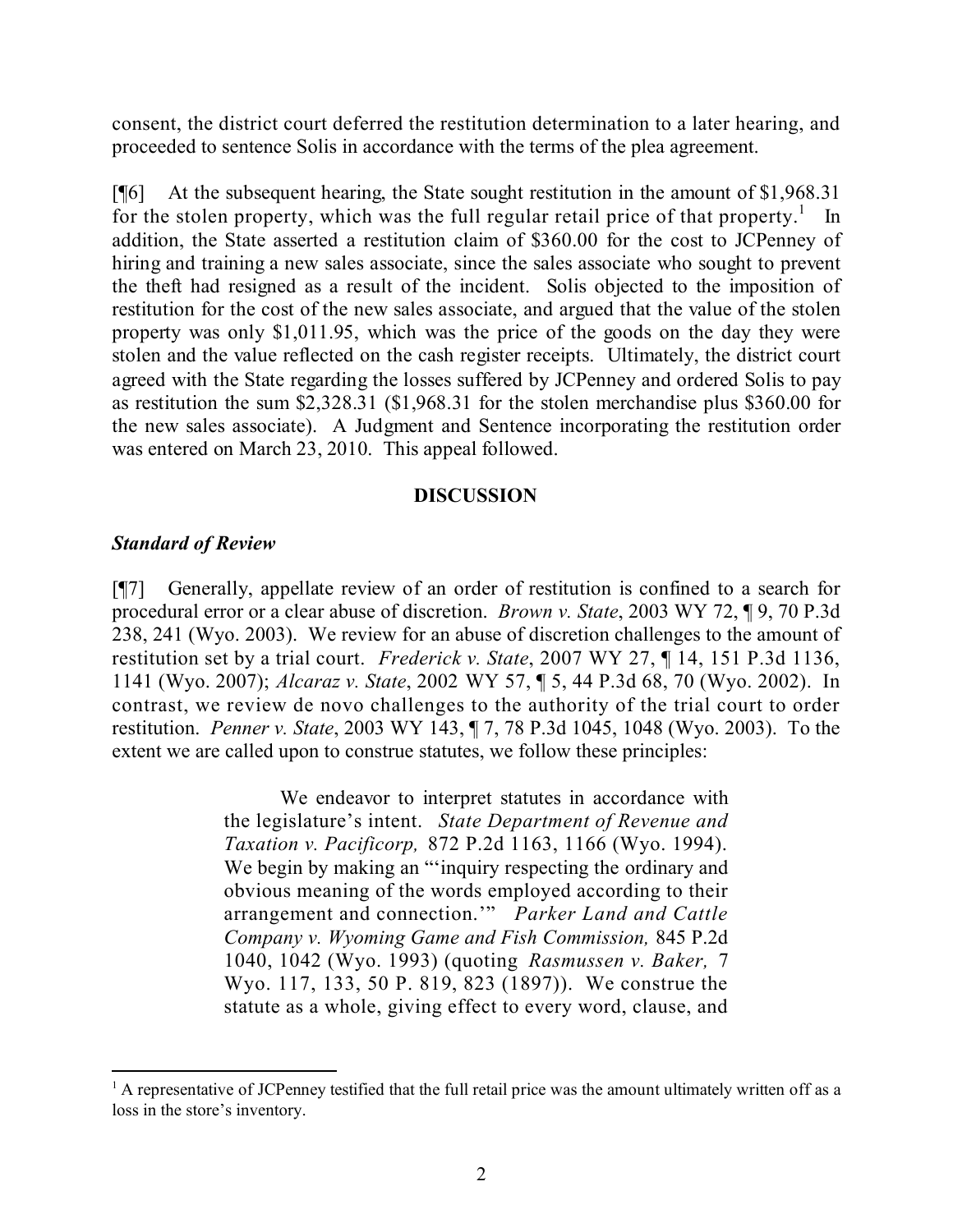sentence, and we construe together all parts of the statute *in pari materia.* 845 P.2d at 1042.

> When the words used are clear and unambiguous, that language establishes the rule of law. A statute is ambiguous only where its meaning is vague or ambiguous and subject to varying interpretations. Only if the wording is ambiguous or unclear to the point of demonstrating obscurity with respect to the legislative purpose or mandate do we resort to additional construction.

*Rivera v. State,* 846 P.2d 1, 6 (Wyo. 1993) (citations omitted). Penal statutes must be strictly construed and "cannot be enlarged by implication or extended by inference or construction." *Smith v. State,* 902 P.2d 1271, 1284 (Wyo. 1995). "We also recognize that ambiguity in a criminal statute should be resolved in favor of lenity." *ALJ v. State,* 836 P.2d 307, 310 (Wyo. 1992).

*Hampton v. State*, 2006 WY 103, ¶ 7, 141 P.3d 101, 104 (Wyo. 2006) (quoting *Meerscheidt v. State*, 931 P.2d 220, 223-24 (Wyo. 1997)).

# *Analysis*

[¶8] In Wyoming, a trial court's power to order restitution springs from statutory law, not any inherent authority. *Hampton*, ¶ 8, 141 P.3d at 104. As part of the sentencing process, a trial court is required to order a defendant to pay restitution to each victim unless the court specifically finds that the defendant has no ability to pay and no reasonable possibility exists that he will have an ability to pay. Wyo. Stat. Ann. § 7-9- 102 (LexisNexis 2009). In every case in which restitution is ordered, the trial court must set a reasonable amount for actual pecuniary damages suffered by each victim as a result of the defendant's criminal activities. Wyo. Stat. Ann. § 7-9-103(b) (LexisNexis 2009). For purposes of restitution, "pecuniary damage" means all damages "a victim could recover against the defendant in a civil action arising out of the same facts or event," but does not include "punitive damages and damages for pain, suffering, mental anguish and loss of consortium." Wyo. Stat. Ann. § 7-9-101(a)(iii) (LexisNexis 2009).

[¶9] In this case, Solis does not question the district court's authority to order restitution. Rather, her complaint concerns the propriety of the amount of restitution awarded. Solis contends the district court improperly ordered her to pay restitution for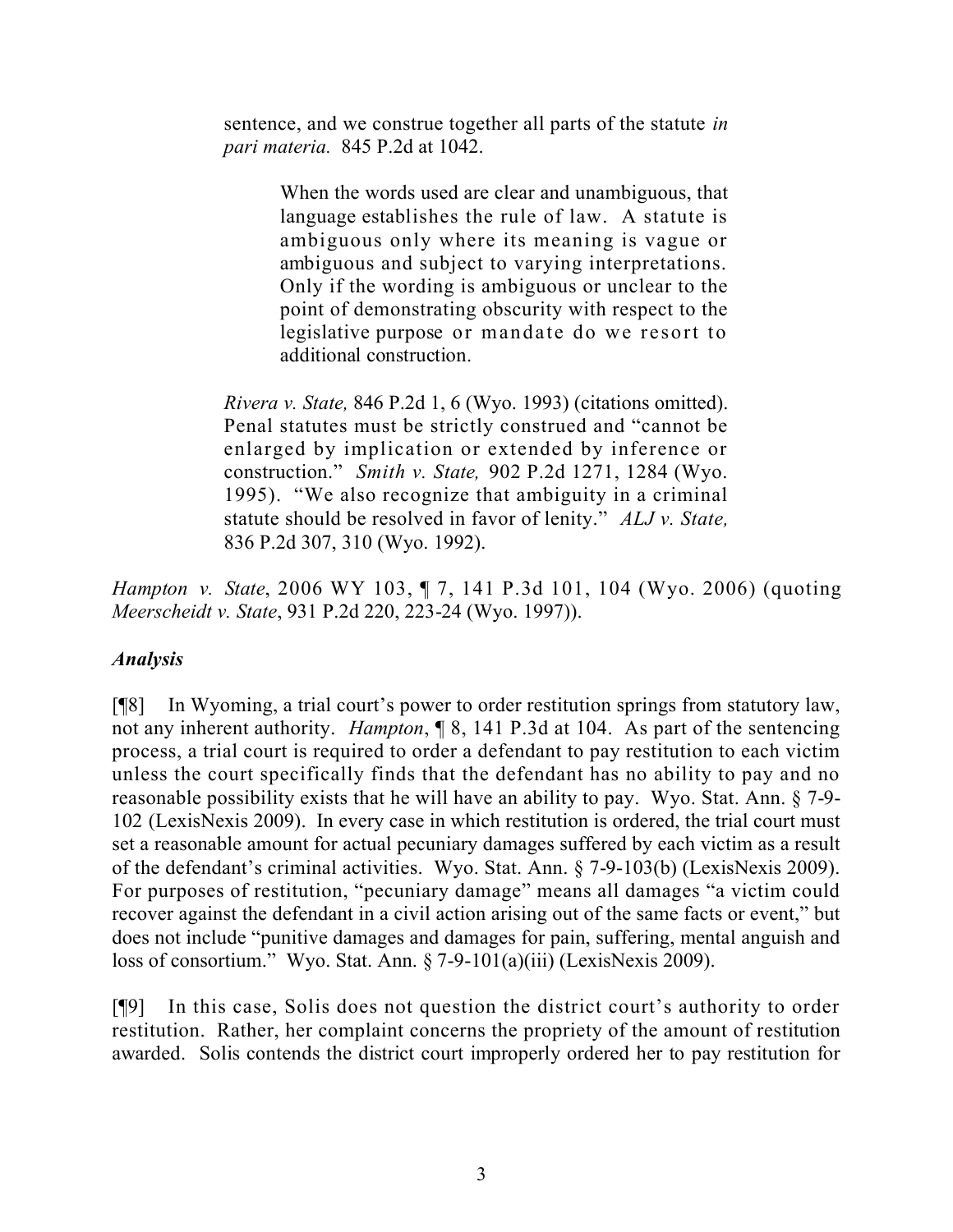the full retail value of the stolen merchandise.<sup>2</sup> She claims, as she did below, that the proper measure of pecuniary damages should be \$1,011.95, which was the sale price of the goods on the day they were stolen. Under the specific facts and circumstances of this case, we must agree with Solis.

[¶10] An easily identifiable civil cause of action under which JCPenney could recover damages against Solis would be conversion. We have defined conversion as "any distinct act of dominion wrongfully executed over one's property in denial of his right or inconsistent with it." *Alcaraz*, ¶ 8, 44 P.3d at 71. Essentially, conversion occurs when a person treats the property of another as his own, denying the true owner the benefits and rights of ownership. *Id*.

[¶11] In a general conversion action involving personal property, the measure of damages is the fair market value of the property at the time of the loss.<sup>3</sup> *Lieberman v. Mossbrook*, 2009 WY 65, ¶ 49, 208 P.3d 1296, 1311 (Wyo. 2009); *Broyles v. Broyles*, 711 P.2d 1119, 1124 (Wyo. 1985). Fair market value is defined as "[t]he price that a seller is willing to accept and a buyer is willing to pay on the open market and in an arm's-length transaction." *Grommet v. Newman*, 2009 WY 150, ¶ 52, 220 P.3d 795, 815 (Wyo. 2009) (quoting *Black's Law Dictionary* 1691 (9<sup>th</sup> ed. 2009)). In this case, JCPenney was willing to sell the merchandise that was stolen on July 29, 2007, at a price discounted below its full retail price. As reflected by the sales receipt, \$1,011.95 is the sum JCPenney would have accepted from a willing purchaser and the price a bona fide buyer would have paid for those items on that day. We therefore conclude that the actual damages incurred by JCPenney which could be recoverable in a conversion action, as measured by fair market value at the time of the loss, is the sale price of \$1,011.95, and not the items' full retail price of \$1,968.31.<sup>4</sup>

[¶12] The State directs us to Wyo. Stat. Ann. § 1-1-127 as a basis for upholding the restitution award. That statute provides the measure of damages in civil actions arising from the theft of goods through the act of shoplifting, and states in relevant part:

> (a) A person over ten (10) years of age who violates W.S. 6-3-404(a) or (b) is civilly liable to the merchant of the property in an amount consisting of:

 $\overline{a}$ 

<sup>&</sup>lt;sup>2</sup> The other aspect of the restitution award – the \$360.00 for hiring and training the new sales associate – is not at issue in this case.

<sup>&</sup>lt;sup>3</sup> Although special damages might be recoverable in a conversion action, no special damages were alleged in this case.

<sup>&</sup>lt;sup>4</sup> At this juncture, only sheer speculation would support a finding of a greater fair market value. The record is devoid of any evidence that the price of the merchandise would have reverted to its full retail price after July 29, 2007, resulting in a greater monetary return for JCPenney.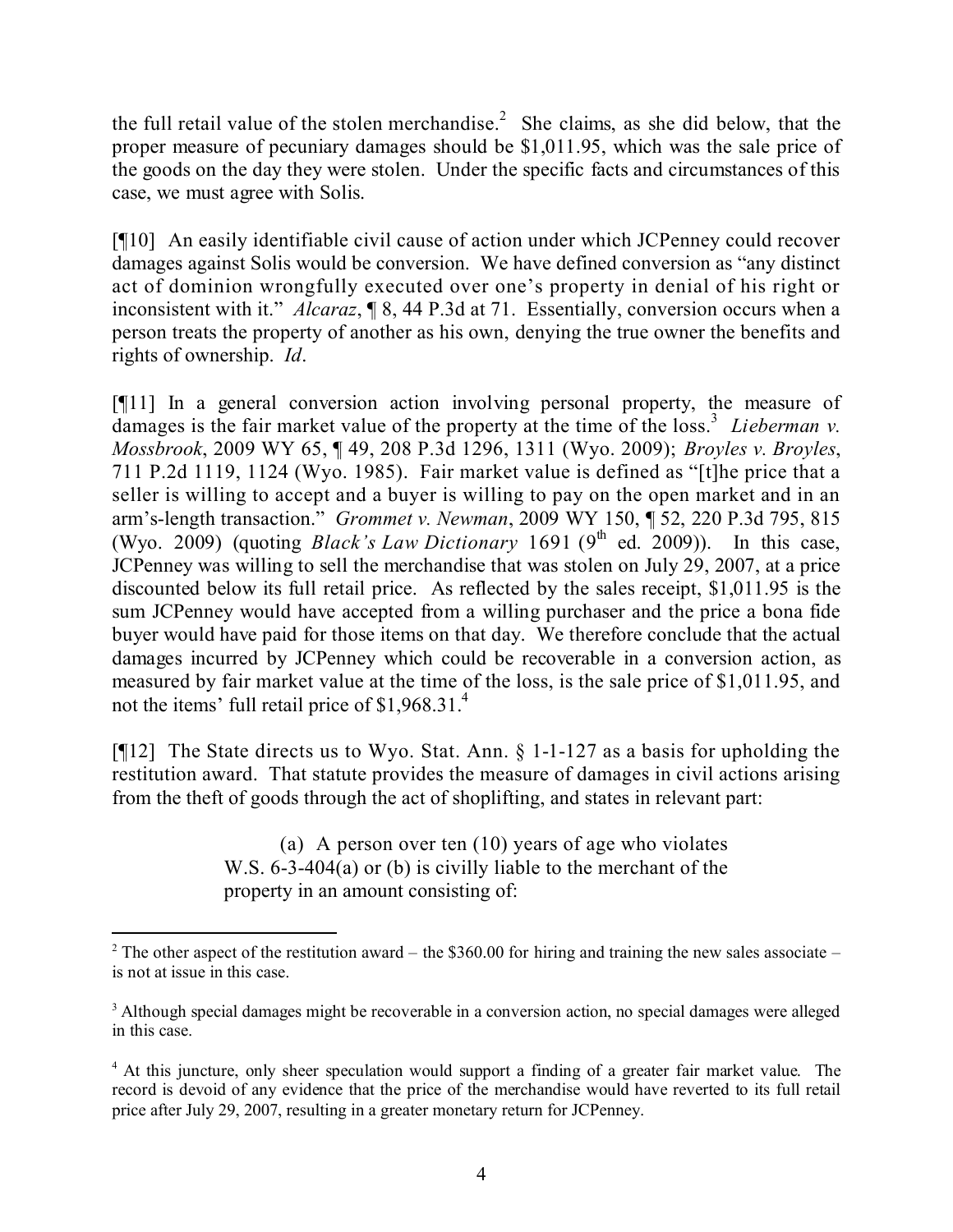(i) Return of the property in original condition or actual damages equal to the full marked or listed price of the property; plus

(ii) A civil liability of twice the amount of the full marked or listed price of the property but not less than fifty dollars (\$50.00) nor more than one thousand dollars (\$1,000.00); plus

(iii) Reasonable attorney's fees and court costs.

\* \* \* \*

(c) A conviction or a plea of guilty to a violation of W.S. 6-3-404(a) or (b) is not a prerequisite to the bringing of a civil suit under this section.

Wyo. Stat. Ann. § 1-1-127 (LexisNexis 2009).

[ $[13]$ ] Initially, we agree that  $\S$  1-1-127 would be applicable to the determination of the proper amount of restitution in the instant case. Although Solis was convicted of larceny, the specific facts demonstrate that she also violated the shoplifting statute, which in pertinent part makes it a crime for any person to willfully take "possession of property offered for sale by a . . . retail store without the . . . consent of the owner and with intent to convert the property to his own use without paying the purchase price." Wyo. Stat. Ann. § 6-3-404(a) (NexisLexis 2009). Section 1-1-127(c) makes clear that, so long as the facts show a violation of the shoplifting statute, no actual conviction or plea of guilty to that crime is required for recovery under the statute. However, we are not persuaded that § 1-1-127 provides a legal basis for sustaining the district court's restitution award.

[¶14] Primarily, we disagree with the State's contention that the "full marked or listed price" of the stolen property is the equivalent of its full retail price. "List price" is defined as the "published or advertised price of goods." *Black's Law Dictionary* 1308  $(9<sup>th</sup>$  ed. 2009). It is, in essence, what a consumer knows the price to be at the time and the amount the merchant is seeking and willing to accept as compensation for the goods. As to "marked" price, common sense dictates that it is the actual price placed on the merchandise. It is the price the consumer actually sees and, ultimately, the amount that is reflected on the sales receipt. In this case, no question exists that the property at issue was listed and marked by JCPenney at a reduced sale price of \$1,011.95. It is this sale price, and not the original full retail price of \$1,968.31, which we find would generally be recoverable in a civil action pursued under § 1-1-127.